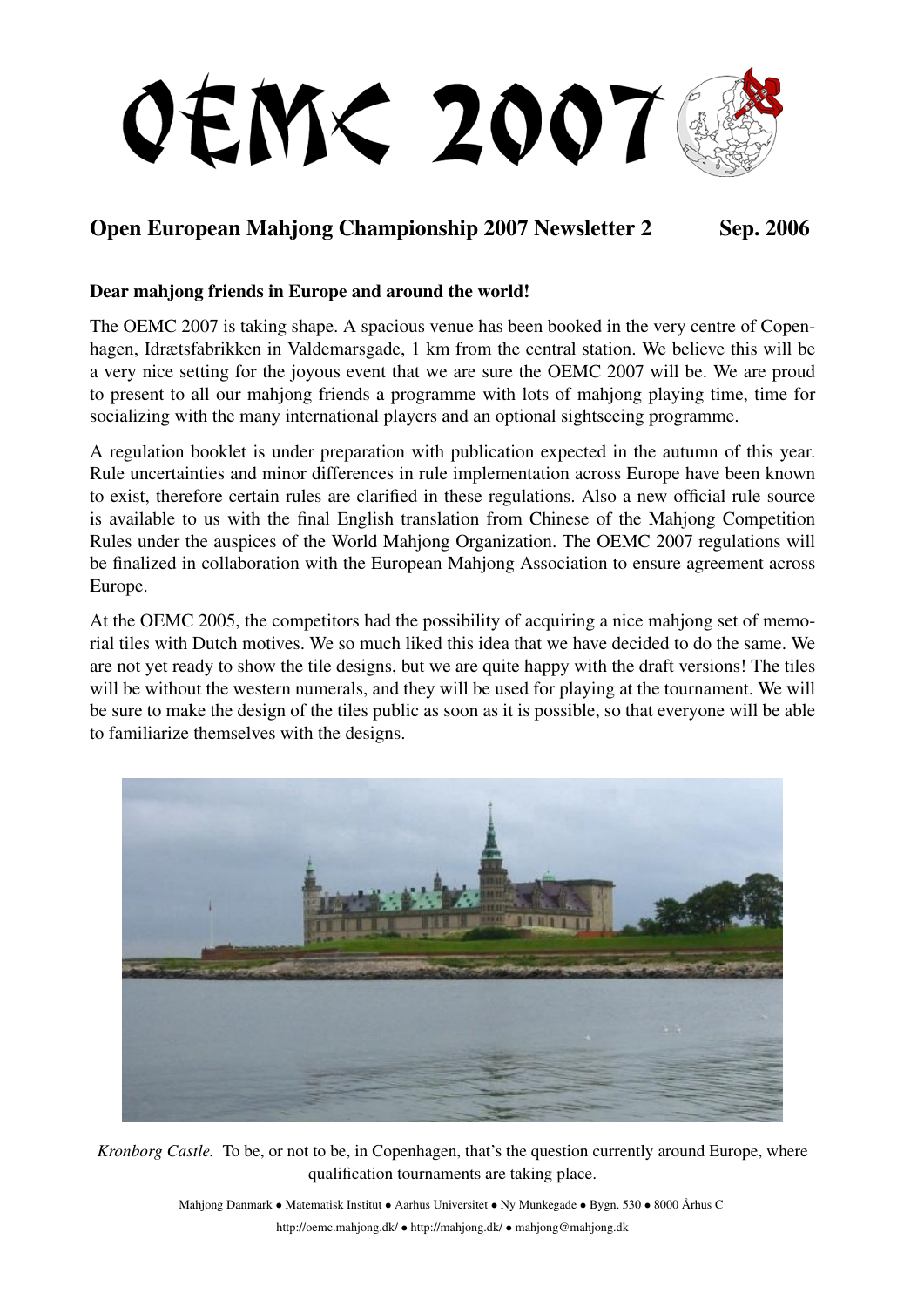**OEM< 2007** 

## **Registration**

The registration fee for OEMC 2007 will be  $\epsilon$ 170. This fee covers the competition, a welcome reception, three lunches and one dinner. Accompanying persons who would like to participate in the reception and the meals, will have to pay a registration fee, not exceeding  $\epsilon$ 100, covering the expenses in question.

Registration opens for OEMC 2007 on 15 January 2007 and closes on 15 March 2007. The exact registration procedure will be announced later this year, but beware that registration for the OEMC 2007 will only be open to:

- persons who are qualified through the national organizations of Austria, Denmark, France, Germany, Hungary, Italy and the Netherlands, plus China Majiang Championship Organizing Committee, Japan Mahjong Organizing Committee and Japan Mahjong Sports Association.

- or persons from other countries who have expressed their interest of competing in the OEMC 2007 to the organizing committee before November 1st 2006, preferably via email to Tina Christensen at tina@mahjong.dk.

#### Hotels

Block reservations of hotel rooms with special-offer prices have been made at hotels in close proximity to the venue (distance 1–2 km), in order to ensure that the national teams are not spread over numerous hotels. The price of the cheapest rooms are  $\epsilon$ 71/ $\epsilon$ 87 for a single/twin room; and plenty have been reserved.

Further details about hotels and travelling to Copenhagen will be available on the home page http://oemc.mahjong.dk/ later this year.



*Left: Nyhavn.* Maritime atmosphere and classical Copenhagen five-storey houses; Nyhavn bustles with pedestrians and the sidewalk restaurants are crowded when the sun's out. *Right: Skt. Hans Torv.* Typical Copenhagen scene. In Copenhagen more people go to work by bicycle than by car. Coming to Copenhagen you may well want to rent a bike to get around town. *Next page: Sortedams Sø.* The characteristic square lakes, part of the old fortifications around the medieval city, are today an important recreational area.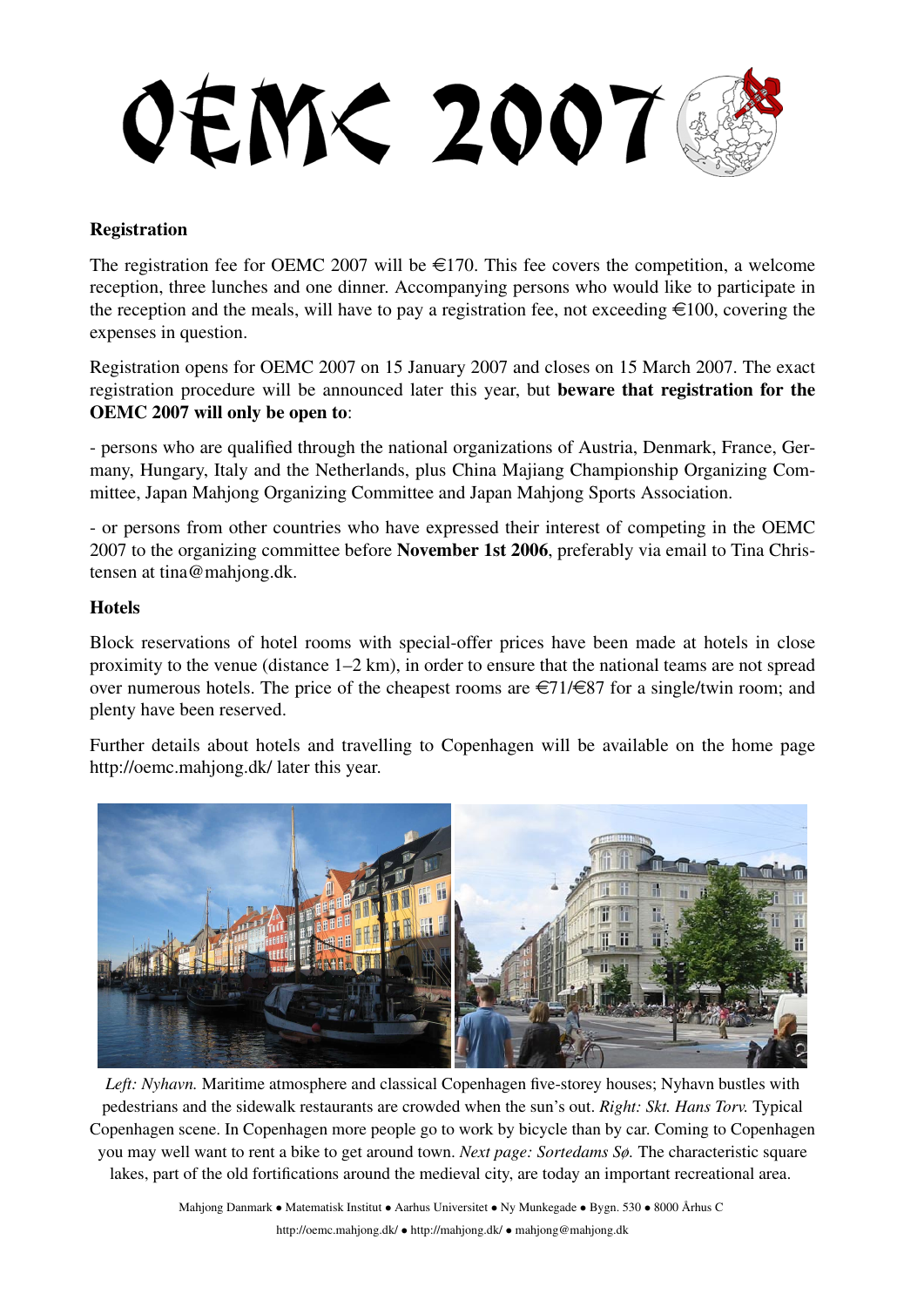**OEM< 2007** 

## Pre-Tournament Sightseeing Programme

Copenhagen has a rich variety of historical sites, museums, shopping opportunities, arts and entertainment.

The programme for pre-tourmanent sightseeing options is not finalized, but we present here the main options. Beware that the prizes are not final, as the 2007 prices are not available to us yet.

On top of the guided sight-seeing tours we will recommend places in Copenhagen to visit and places to eat, incl. nice places to play mahjong.

Copenhagen City Tour by Boat. Monday June 18 and Thursday 21 2007. One hour boat trip with English/French/German-speaking guide. The route is very pictoresque and covers the beautiful old Stock Exchange, The Little Mermaid, the royal Amalienborg Palace, Our Saviour's Church with the famous twisted spire, the parliament Christiansborg, the Royal Library, the new Opera and many more beautiful and historic sights. This is a highly recommended trip. *Expected price*  $\in$ *8.* 

Viking Tour, Tuesday June 19 2007 A day trip to Roskilde (30 km from Copenhagen). Take a step back in time to the Bronze Age, with a visit to the Viking Ship Museum and a 5000 year old passage grave. The Viking Ship Museum offers the possibilty of a sailing trip in a Viking Ship at an expected extra cost of  $\epsilon$ 25–50, depending on which ship. The trip will also include a visit at Roskilde Cathedral, a UNESCO World Heritage site, built in the 12th and 13th centuries and incorporating both Gothic and Romanesque architechtural features. Since the 15th century it has been the main burial site for Danish monarchs. *Expected price:*  $\epsilon$  *E50 (excl. lunch and sailing trip).* 

Castle Tour of North Sealand, Wednesday June 20 2007. A full day excursion with Englishspeaking guide. It is quite easy to understand why William Shakespeare chose Elsinore Castle as the setting for his famous play 'Hamlet'. Enjoy the beautiful surroundings and feel the atmosphere taken through the Chapel and the Knights' Hall (the longest room in Northern Europe) and the dark casemates. Lunch en route (not included in the tour price). After the break, our tour continues to Fredensborg. The Queen's Summer residence of Fredensborg palace is attractively located in the middle of a lovely park, bordering the idyllic Esrom lake. The next highlight on this tour of many highlights is Frederiksborg Castle, built by King Christian IV. This pearl of history, built in magnificent Renaissance style, is now a national historical museum. It contains paintings, tapestries, porcelain, silver and furniture of great historical value. This tour is the classic amongst excursions while visiting Denmark. *Expected price:* €60.



Mahjong Danmark • Matematisk Institut • Aarhus Universitet • Ny Munkegade • Bygn. 530 • 8000 Århus C http://oemc.mahjong.dk/ • http://mahjong.dk/ • mahjong@mahjong.dk